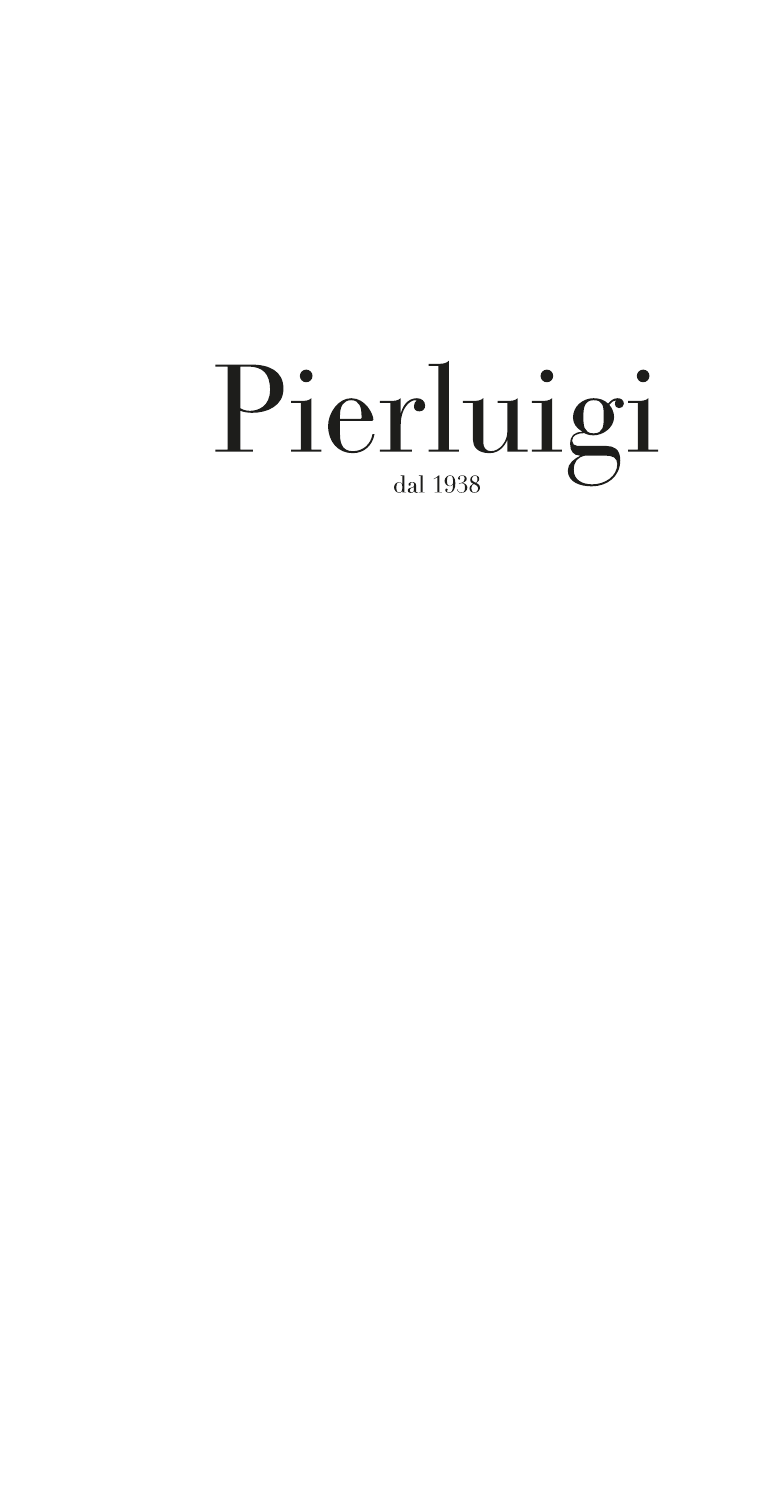

# **WINE BY THE GLASS**

## **SPARKLING**

| PROSECCO DOC BRUT - Terra Vizina<br>(Veneto)                                          | 2021 € 10,00  |
|---------------------------------------------------------------------------------------|---------------|
| PAS DOSÉ - Mosnel<br>(Franciacorta)                                                   | $n.v$ € 10,00 |
| NEBBIOLO ROSÉ DOSAGGIO ZERO DILVA 2015 € 12,00<br>Ada Nada<br>(Piemonte)              |               |
| <b>VINTAGE COLLECTION EXTRA BRUT</b><br>Ca' Del Bosco<br>(Franciacorta)               | 2017 € 18,00  |
| <b>CHAMPAGNE</b>                                                                      |               |
| <b>COLLECTION 242 - Louis Roederer</b><br>(Reims)                                     | n.v. € 18,00  |
| <b>GRAND CRU B.D.B. ZERO DOSAGE</b><br><b>Michel Gonet</b><br>(Côte De Blancs)        | n.v. € 25,00  |
| <b>BRUT ROSÉ - Gallimard Pére et Fils</b><br>(Aube)                                   | n.v. € 20,00  |
| <b>WHITE WINES</b>                                                                    |               |
| <b>GAVI I RISI - Giribaldi</b><br>(Piemonte)                                          | 2020 € 12,00  |
| <b>MALVASIA PUNTINATA BIO "GALLIENO"</b><br>Az. Agr. Riserva Della Cascina<br>(Lazio) | 2020 € 10,00  |
| <b>GRILLO FAMILY &amp; FRIENDS - Feudo Maccari</b><br>(Sicilia)                       | 2020 € 12,00  |
| <b>VERMENTINO DI GALLURA LUMENERA</b><br><b>Murales</b><br>(Sardegna)                 | 2020 € 12,00  |
| SANCERRE CUVÉE ROMBLE - Vignoble Dauny 2020 € 14,00<br>(Valle della Loira)            |               |
| <b>CHABLIS VAU-LIGNEAU 1ER CRU</b><br>Domaine De La Motte<br>(Chablis)                | 2020 € 16,00  |
| VERDEJO CUCÙ - Barco del Corneta<br>(Spagna)                                          | 2020 € 10,00  |
| Pierluigi                                                                             |               |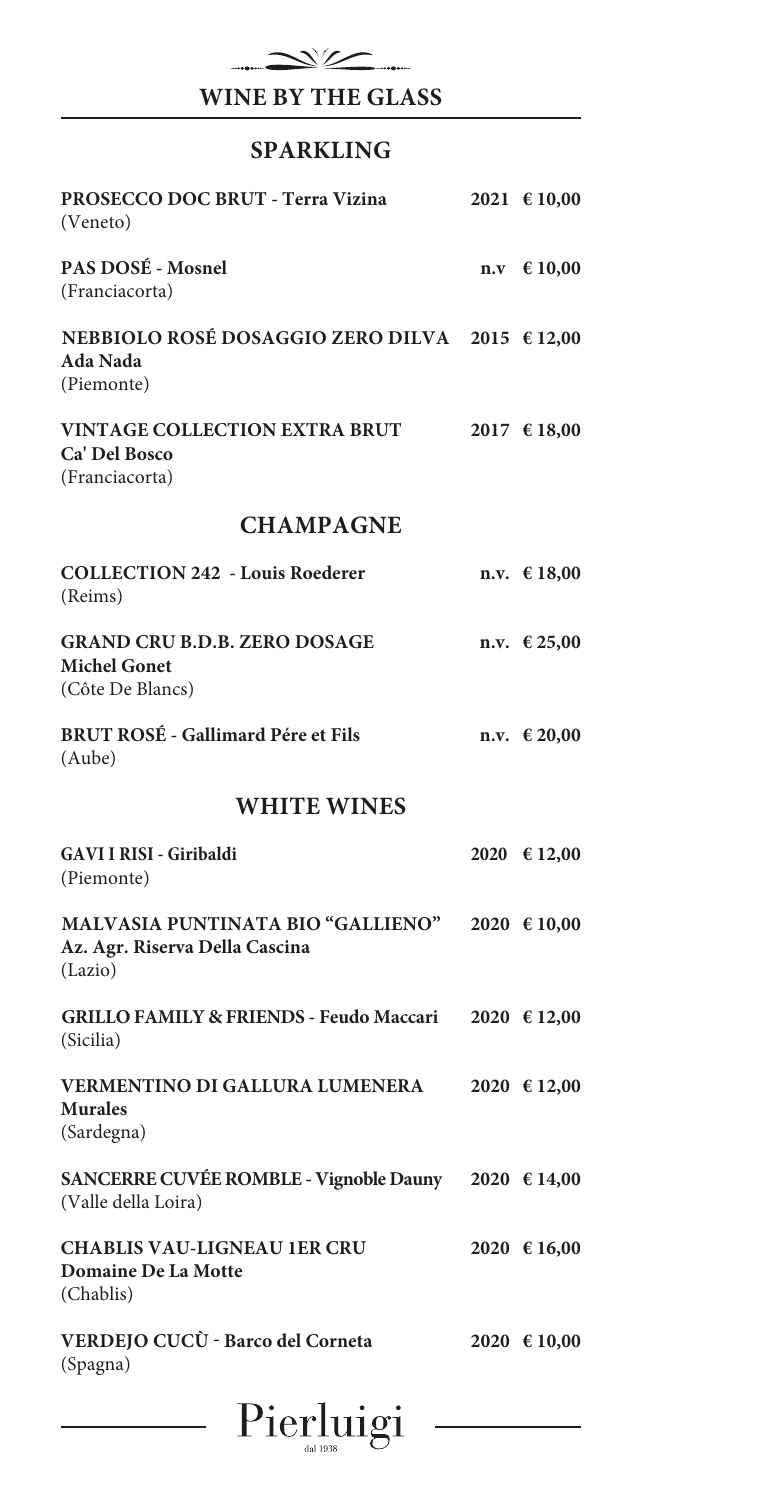

**WINE BY THE GLASS**

### **RED WINES**

| NEBBIOLO D'ALBA GIACULIN<br>Rocca Giovanni<br>(Piemonte)                 | 2019 € 10,00              |
|--------------------------------------------------------------------------|---------------------------|
| <b>BARBARESCO VALEIRANO - Ada Nada</b><br>(Piemonte)                     | 2017 € 16,00              |
| PINOT NERO TURMHOF - TiefenBrunner<br>(Alto Adige)                       | 2019 € 10,00              |
| <b>CHIANTI CLASSICO RISERVA - Pomona</b><br>(Toscana)                    | $2018 \text{ } \in 12,00$ |
| POGGIO VALENTE - Fattoria Le Pupille<br>(Toscana)                        | $2019$ € 15,00            |
| <b>CESANESE DI OLEVANO SUP. GIACOBBE</b><br>Alberto Giacobbe<br>(Lazio)  | 2020 € 10,00              |
| <b>POMMARD PINOT NOIR</b><br><b>Domaine Vincent Latour</b><br>(Borgogna) | 2019 € 20,00              |
| <b>ROSÉ WINES</b>                                                        |                           |
| <b>LA VIA DELLE ROSE</b><br>Az. Agr. Riserva Della Cascina               | $2021$ € 12,00            |

| WHISPERING ANGEL - Chateau d'Esclans | $2020 \text{ } \in 12,00$ |
|--------------------------------------|---------------------------|
| (Provenza)                           |                           |

(Lazio)

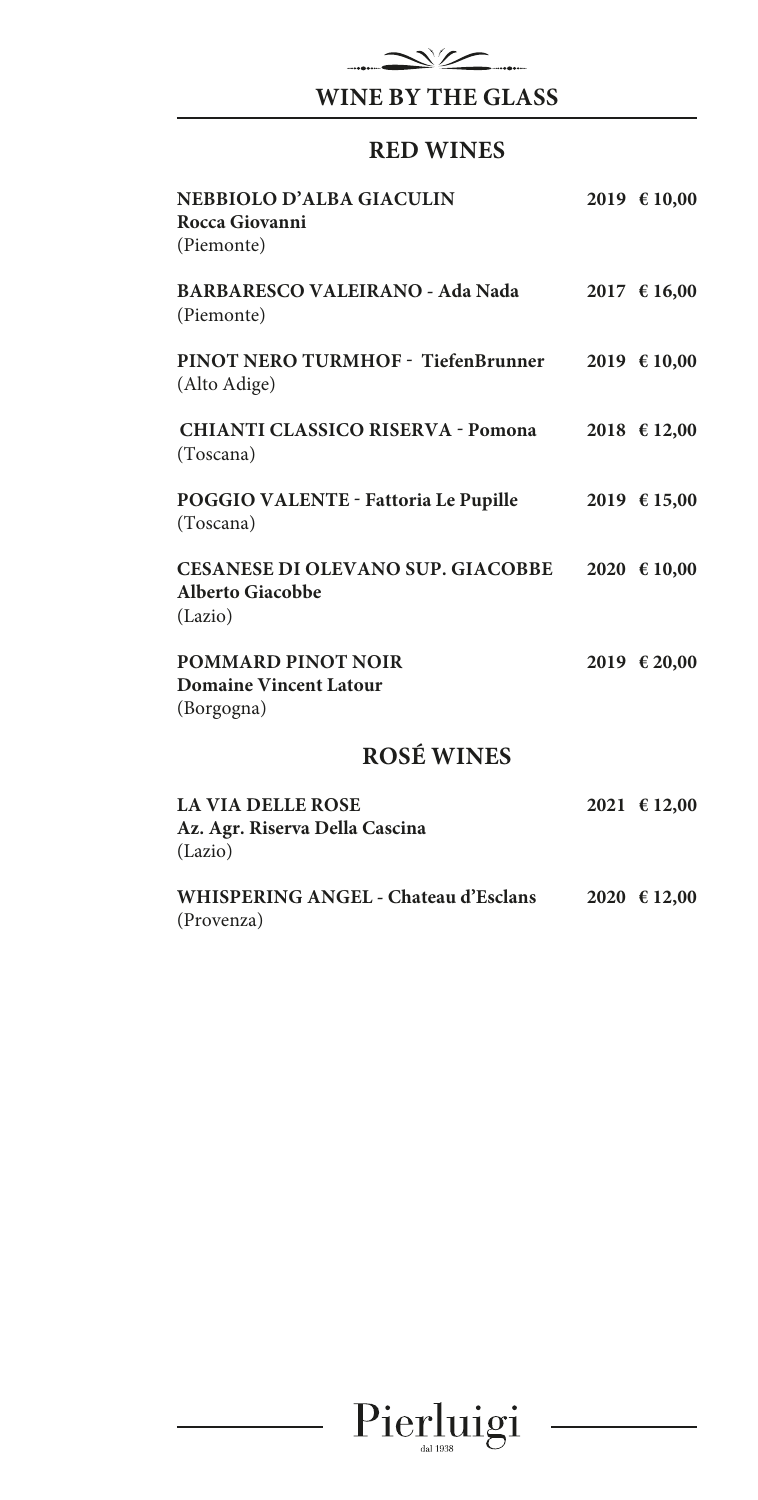

## **CORAVIN WINE SELECTION BY THE GLASS**

### **WHITE WINES**

| <b>CORTON-CHARLEMAGNE GRAND CRU</b><br><b>Domaine Faiveley</b> | 2017 € 130,00 |
|----------------------------------------------------------------|---------------|
| Chardonnay                                                     |               |
| (Borgogna, Corton-Charlemagne)                                 |               |
| GAIA & REY - Gaja                                              | 2019 € 90,00  |
| Chardonnay                                                     |               |
| (Piemonte, Barbaresco)                                         |               |
| <b>BATARD MONTRACHET - Joseph Drouhin</b><br>(Borgogna)        | 2003 € 270,00 |
| TERLANER I° - Cantina Terlano                                  | 2015 € 110,00 |
| Pinot Bianco, Chardonnay, Sauvignon                            |               |
| (Alto Adige, Terlano)                                          |               |
| <b>MEURSAULT LES GENEVRIERES</b>                               | 2016 € 80,00  |
| <b>Henri Boillot</b>                                           |               |
| Chardonnay                                                     |               |
| (Borgogna, Meursault)                                          |               |
| <b>RED WINES</b>                                               |               |
| <b>AMARONE DELLA VALPOLICELLA</b>                              | 2006 € 140,00 |
| Romano Dal Forno                                               |               |
| Corvina, Oseleta, Rondinella, Croatina                         |               |
| (Veneto, Illasi)                                               |               |
| <b>BAROLO LA SERRA - Roberto Voerzio</b>                       | 2008 € 130,00 |
| Nebbiolo                                                       |               |
| (Piemonte, La Morra)                                           |               |
| <b>BRUNELLO DI MONTALCINO - Salvioni</b>                       | 2006 € 110,00 |
| (Toscana, Montalcino)                                          |               |
| <b>CHÂTEAU PALMER - Château Palmer</b>                         | 2009 € 180,00 |
| (Bordeaux)                                                     |               |
| <b>CORTON - Domaine De La Romanée-Conti</b>                    | 2011 € 300,00 |
| Pinot Noir                                                     |               |
| (Borgogna, Vosne-Romanée)                                      |               |
| <b>GALATRONA MERLOT - Petrolo</b>                              | 2009 € 80,00  |
| (Toscana)                                                      |               |

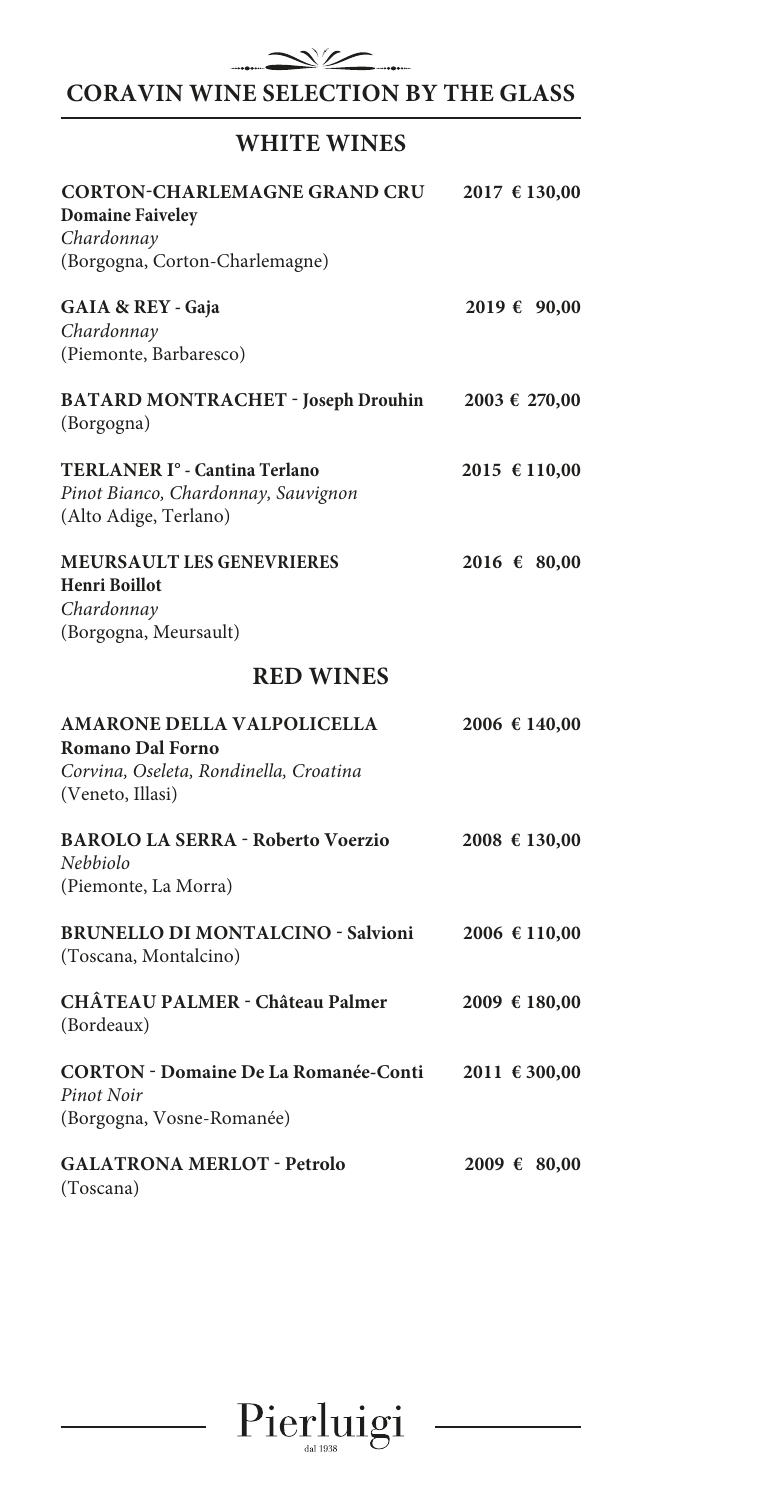**SIGNATURE COCKTAILS**

 $\sqrt{2}$ 

| <b>DE GRAND TOUR</b><br>Tastefull, Alchoolic, Cognac                      | €18,00  |
|---------------------------------------------------------------------------|---------|
| FLEUR DU MAL<br>Fresh, Aromatic, Citrus Gin                               | € 16,00 |
| CHATEAU ROYALE<br>Sour, Fruity, Vodka                                     | € 16,00 |
| WELCOME TO TIQUANA ■<br>Flawoured, Spicy, Agave Spirits                   | € 18,00 |
| PIERLUIGI CHAMPAGNE COCKTAIL <sup>1</sup><br>Sparkling, Citrus, Champagne | € 18,00 |
| MADELEN <b>E</b><br>Spicy, Sour, Fruity, Tequila                          | € 16,00 |
| <b>SANTA MUERTE</b><br>Intense, Hot, Salty, Mezcal                        | € 16,00 |
| <b>SICILIAN DAIQUIRI 5/7/8</b><br>Fragrant, Intense, Rum                  | € 16,00 |
| <b>IMPERIAL MARTINI</b> <sup>1/2/4</sup><br>Complex, Full, Gin/Vodka      | € 18,00 |
| BITTER MINT SINPHONY<br>Bitter, Fresh, Campari                            | € 16,00 |

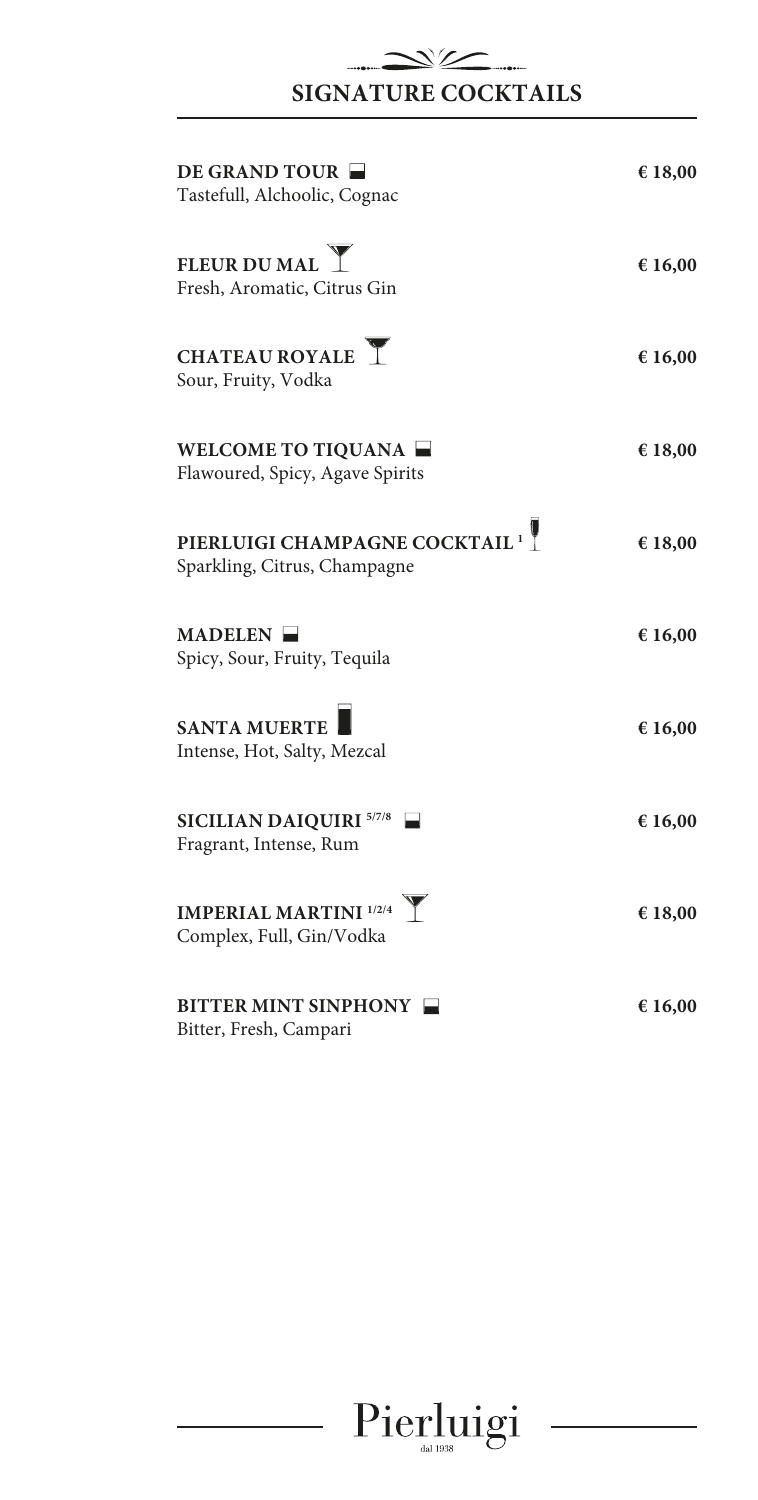

 $\propto$ 

*We suggest the following emotional Tour of our selection of Special Drinks. Studied by our experienced and professional team in response to the refined demands of our loyal customers, it reflects extensive research using the finest raw materials so as to present the sophisticated italian style of drinking.*

| <b>SPECIAL VODKA MARTINI 1/12</b><br>Beluga Gold Line, Noilly Prat Dry Vermouth,<br>Orange Bitter                           | € $50,00$ |
|-----------------------------------------------------------------------------------------------------------------------------|-----------|
| <b>SPECIAL SAZERAC<sup>12</sup></b><br>De Fussigny XO, Vieux Pontarlier Absinthe,<br>Sugar Cube, Peychaud's Bitter          | € $50,00$ |
| SPECIAL TOMMY'S MARGARITA COCKTAIL<br>Patron Gran Burdeos, Agave Nectar, Lime juice                                         | € 100,00  |
| <b>SPECIAL ROB ROY 1/12</b><br>Johnnie Walker King George V, Angostura Bitter<br>Antica Formula Vermouth,                   | € 150,00  |
| SPECIAL CHAMPAGNE COCKTAIL <sup>12</sup><br>Hennessy Paradis, Laurent Perrier Grand Siècle,<br>Angostura Bitter, Sugar Cube | € 150,00  |

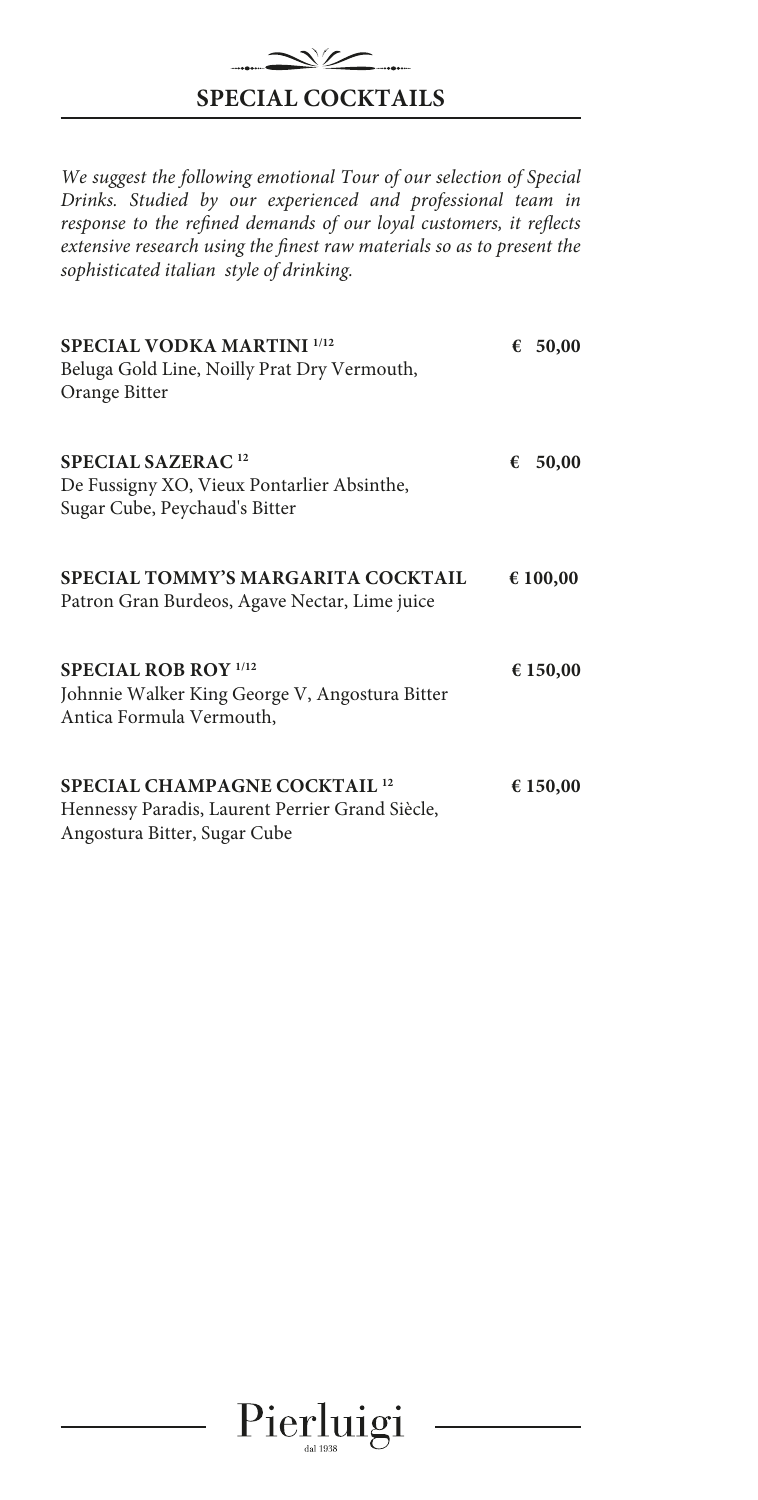# **WHISKY SINGLE MALT 1**

 $\mathbb{Z}$ 

| <b>HIGLAND</b>                               |                    |
|----------------------------------------------|--------------------|
| DALLMORE 12Y.O                               | € 25,00            |
| <b>GLENMORANGIE 10Y.O</b>                    | € 14,00            |
| OBAN 14Y.O                                   | € 16,00            |
| <b>MACALLAN AMBER</b>                        | € 12,00            |
| MACALLAN SIENNA                              | € 16,00            |
| <b>MACALLAN 12 FINE OAK</b>                  | € 25,00            |
| <b>ISLAY</b>                                 |                    |
| ARDBEG 10Y.O                                 | € 14,00            |
| <b>BOWMORE 12Y.O</b>                         | € 14,00            |
| CAOL ILA 18Y.O                               | € 20,00            |
| CAOL ILA 25Y.O                               | € 30,00            |
| <b>LAGAVULLIN 16Y.O</b>                      | € 14,00            |
| LAPRHOAIG 10Y.O                              | € 14,00            |
| <b>ORKNEY</b>                                |                    |
| HIGHLAND PARK 12Y.O                          | € 14,00            |
| HIGHLAND PARK 18Y.O                          | € 20,00            |
|                                              |                    |
| <b>SPEYSIDE</b><br><b>CRAGGANMORE 12 Y.O</b> |                    |
| <b>GLENFIDDICH 12.YO</b>                     | € 12,00<br>€ 12,00 |
| <b>GLENFIDDICH 18Y.O</b>                     | € 18,00            |
| <b>GLENLIVET 15Y.O</b>                       | € 16,00            |
|                                              |                    |
| <b>SKYE</b>                                  |                    |
| TALISKER 10Y.O                               | € 14,00            |
| TALISKER 18Y.O                               | €18,00             |

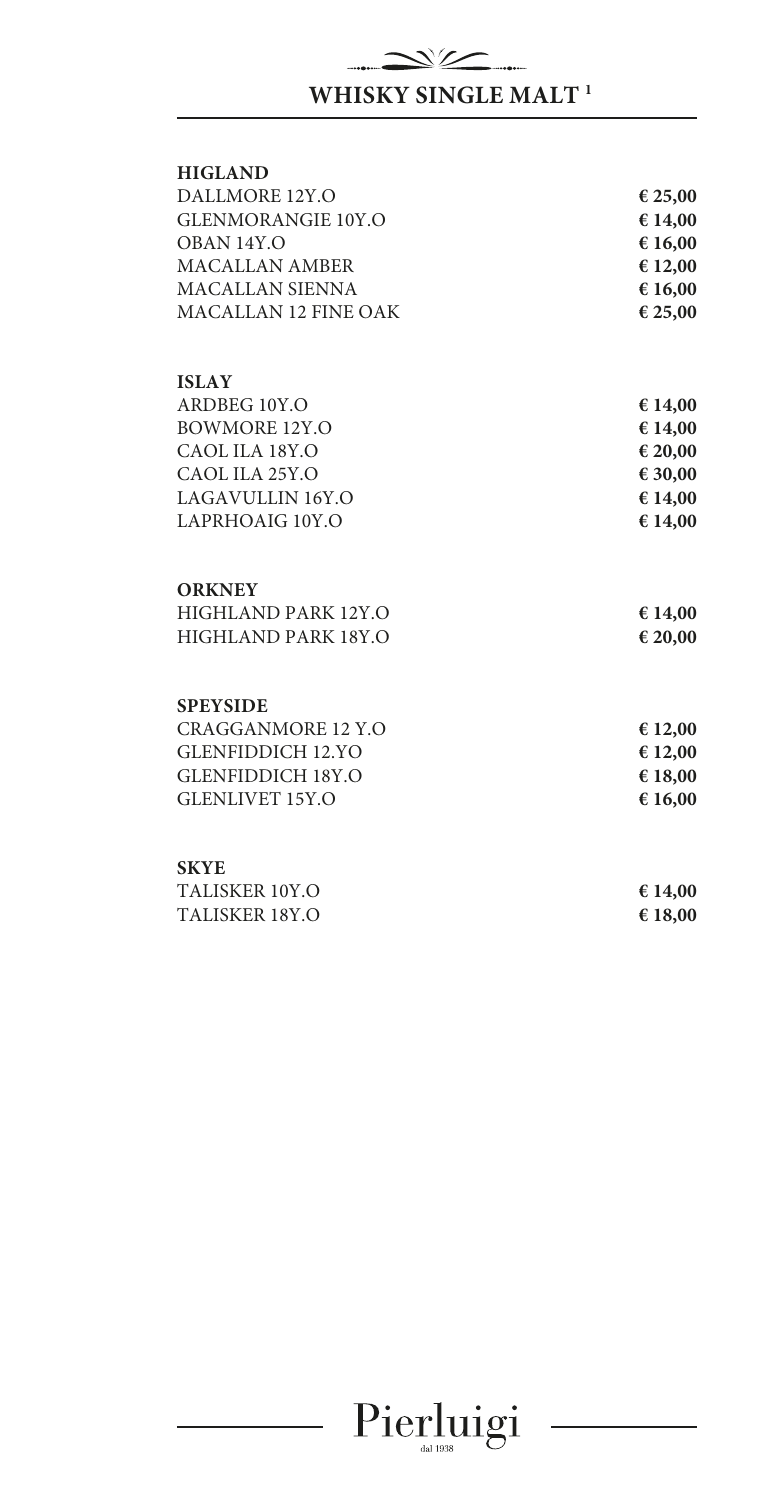

#### **AMERICAN WHISKEY**

| <b>BULLEIT BOURBON</b>      | 612,00  |
|-----------------------------|---------|
| <b>BULLEIT RYE</b>          | € 14,00 |
| <b>BULLEIT 10Y.O</b>        | € 18,00 |
| <b>HUDSON BABY RYE</b>      | € 25,00 |
| <b>HUDSON BABY BOURBON</b>  | € 25,00 |
| JACK DANIEL'S SINGLE BARREL | € 14,00 |
| KNOB CREEK BOURBON          | € 15,00 |
| KNOB CREEK RYE              | € 16,00 |
| <b>MAKERS MARK</b>          | € 10,00 |
|                             |         |

#### **BLENDED**

| CHIVAS 12Y.O                 | € 10,00   |
|------------------------------|-----------|
| CHIVAS 18Y.O                 | € 16,00   |
| JOHNNIE WALKER&SON ODISSEY   | € 250,00  |
| JOHNNIE WALKER KING GEORGE V | € 100,00  |
| JOHNNIE WALKER BLACK         | € 12,00   |
| <b>JOHNNIE WALKER BLUE</b>   | € $50,00$ |
| <b>JOHNNIE WALKER GOLD</b>   | € 20,00   |
|                              |           |

### **CANADIAN WHISKY**

CROWN ROYAL **€ 12,00**

#### **IRISH**

BLACK BUSH **€ 10,00**<br>JAMESON **€ 10,00** JAMESON **€ 10,00**

#### **JAPANESE**

| <b>HIBIKI</b>          | € 25,00 |
|------------------------|---------|
| NIKKA COFFEY GRAIN     | € 16,00 |
| NIKKA FROM THE BARREL  | € 14,00 |
| NIKKA MIYAGIKYO NO AGE | € 20,00 |
| NIKKA TAKETSURU NO AGE | € 17,00 |

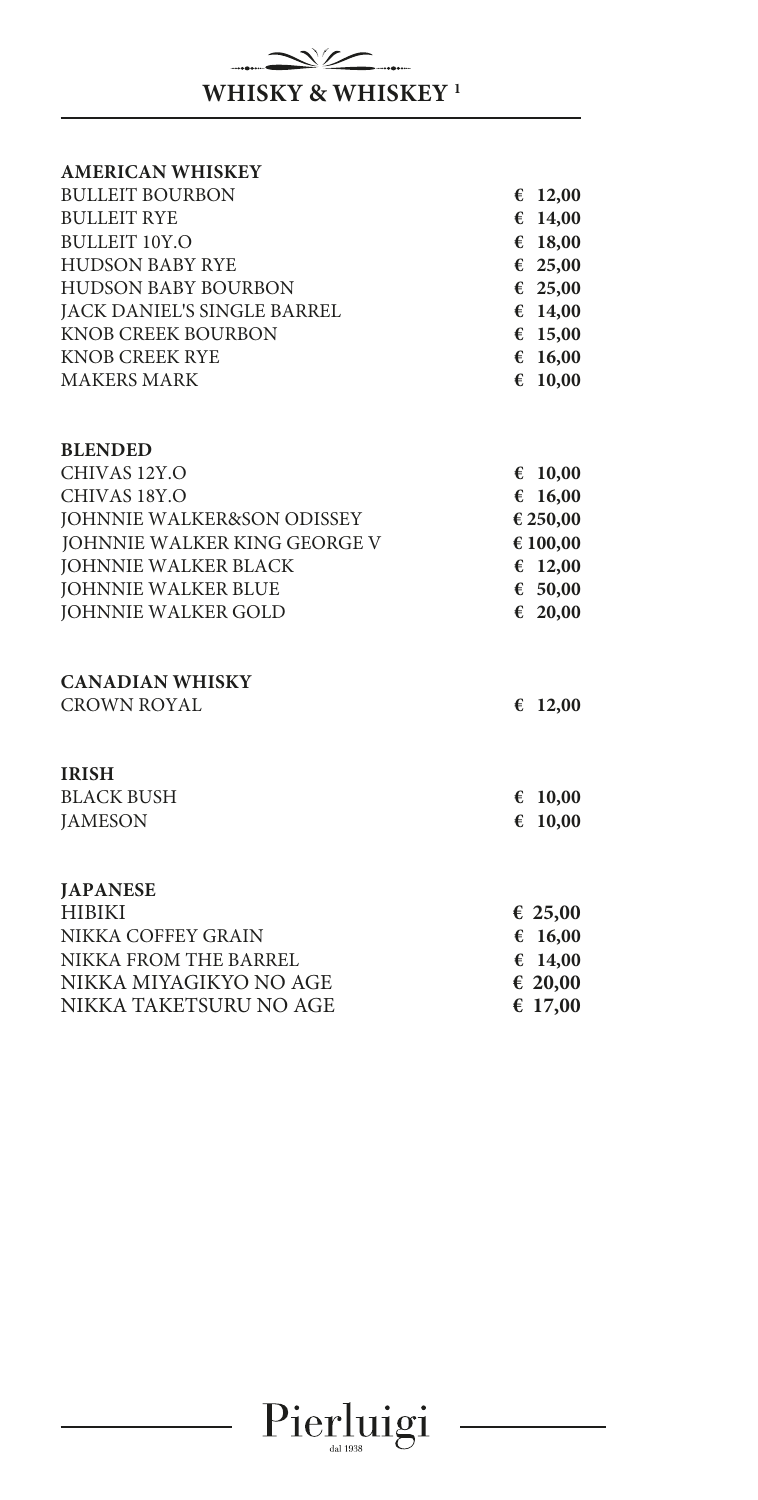### **SAMAROLI COLLECTION 1**

 $\sqrt{2}$ 

*Silvano Samaroli was a legendary whisky bottler, who believed in quality and excellence. He founded the Samaroli bottling and importing company in 1968 in Rome, and became one of the first bottlers to purposefully promote cask strength whiskey. Blending tradition and innovation together, his bottlings have become among the most sought after by whiskey enthusiasts around the world.*

#### **SCOTCH WHISKY**

| 1985 GLEN GRANT                        | € 32,00    |
|----------------------------------------|------------|
| 1984 CAOL ILA, COILLTEAN               | € 130,00   |
| 1989 HIGHLAND PARK, COILLTEAN          | € $60,00$  |
| 1996 GLEN DULLAN                       | 60,00      |
| 1968-45th ANNIVERSARY BUNNAHABHAIN     | € 260,00   |
| <b>SINGLE MALT</b>                     |            |
| 1967 TOMINTOUL SINGLE MALT             | € 120,00   |
| 1973 GLEN GRANT SHERRYWOOD             | € 110,00   |
| <b>SINGLE MALT</b>                     |            |
| 1977 ARDMORE                           | € 160,00   |
| 1974 INFINITY BUNNAHABHAIN             | € 230,00   |
| SHERRY CASK SINGLE MALT                |            |
| 1982 BOWMORE                           | € 80,00    |
| 1983 LINKWOOD NATURAL                  | € 115,00   |
| STRENGHT SINGLE MALT                   |            |
| 1993 OVER THE BORDER                   | € 175,00   |
| 1990 MACDUFF                           | € 30,00    |
| 1992 GLEN GRANT                        | € 45,00    |
| 1992 ORKNEY                            | € 80,00    |
| 1992 SHERRY SINGLE MALT                | € $50,00$  |
| 1993 SPEYSIDE SINGLE MALT              | 640,00     |
| 1995 TORMORE SINGLE MALT               | € 80,00    |
| 1996 GLENTAUCHERS SINGLE MALT          | € 80,00    |
| 1997 ISLE OF JURA                      | 28,00<br>€ |
| 2001 ALI LOAC SINGLE MALT              | 640,00     |
| 2008 NOAGE COVEE 18-51 YEAR, COILLTEAN | € 300,00   |
| <b>2009 MACDUFF SINGLE MALT</b>        | 18,00<br>€ |
|                                        |            |

#### **RUM**

| 1990 DAMERARA VERSAILLES RUM   | € 140,00  |
|--------------------------------|-----------|
| 1992 JAMAICA RUM               | € 100,00  |
| 1993 JAMAICA CASK STRENGTH RUM | € 120,00  |
| 1998 BARBADOS RUM              | € $50,00$ |
| 1998 YHEMON RUM GUADALUPE      | € 22,00   |
| 1999 BRAZIL RUM                | € 40,00   |
| 2005 CARIBBEAN RUM             | € 20,00   |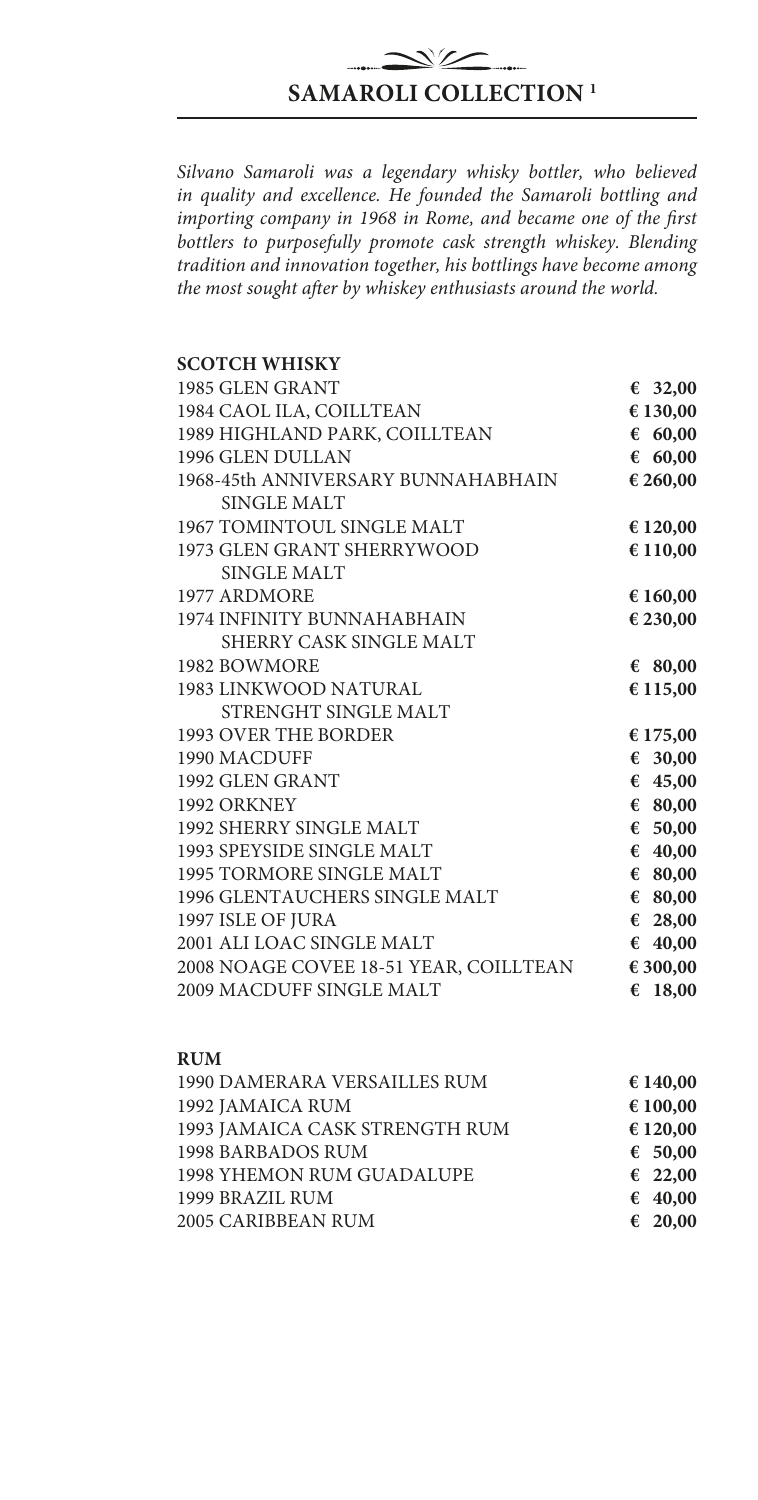

AVUA AMBURANA **€ 14,00**

AVUA PRATA **€ 16,00**

 $\ggg$ 

 **VODKA1/10**

| BELUGA EXPORT           | € 15,00 |
|-------------------------|---------|
| <b>BELUGA GOLD LINE</b> | € 40,00 |
| <b>BELVEDERE</b>        | € 16,00 |
| <b>GREY GOOSE</b>       | € 15,00 |
| <b>KAUFFMAN</b>         | € 20,00 |
| <b>KETEL ONE</b>        | € 16,00 |
| STOLICHNAYA ELIT        | € 16,00 |
| TITO'S                  | € 16,00 |
|                         |         |

Pierluigi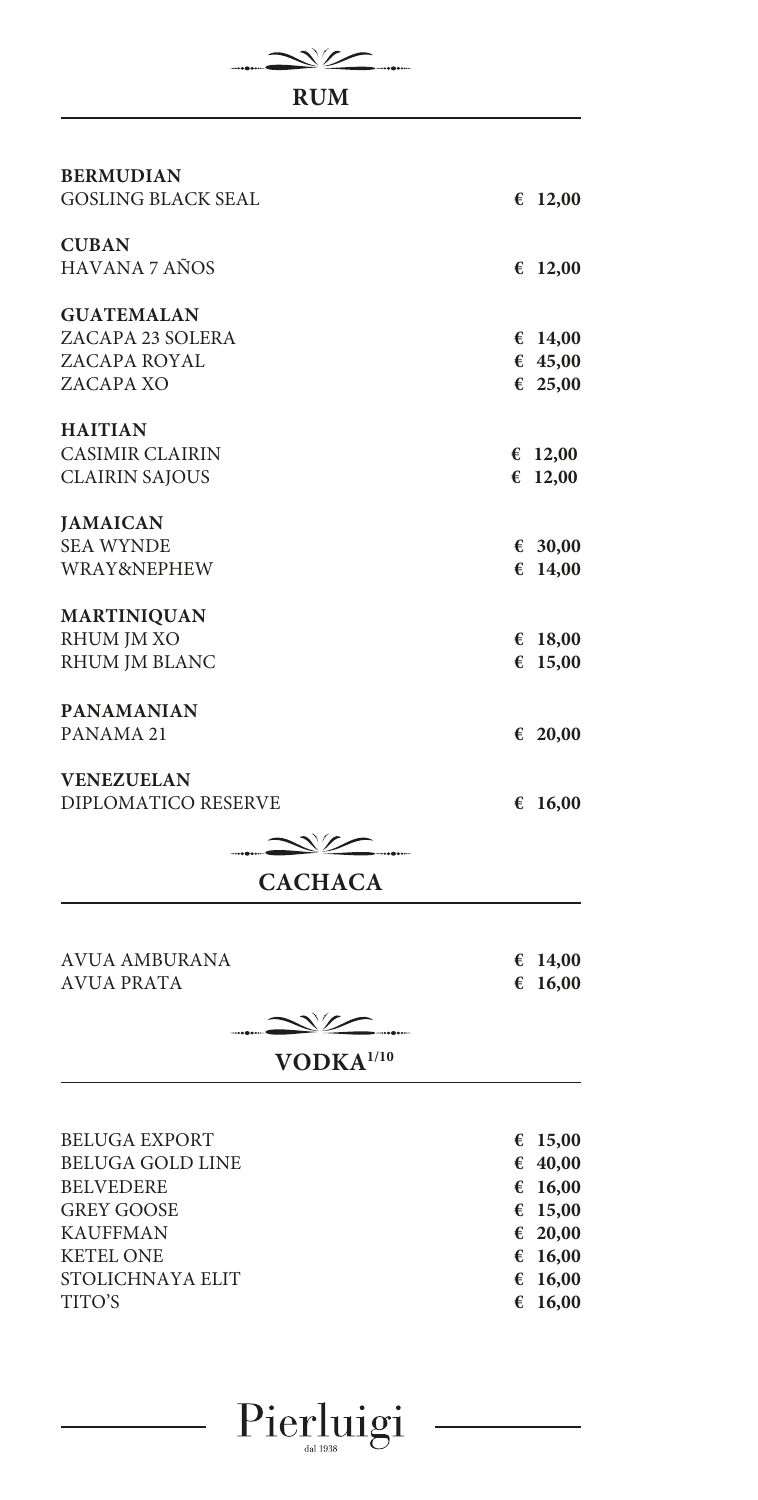| ALIPUS SAN JUAN                                                            | € 14,00 |
|----------------------------------------------------------------------------|---------|
| <b>MONTE LOBOS</b>                                                         | € 12,00 |
| NUESTRA SOLEDAD                                                            | € 14,00 |
| <b>VIDA</b>                                                                | € 12,00 |
| $\mathrel{{\triangle\!\!\triangle}}\mathrel{{\triangle\!\!\!\!\triangle}}$ |         |
| TEQUILA <sup>12</sup>                                                      |         |
|                                                                            |         |
| CALLE 23 BLANCO                                                            | € 12,00 |
| <b>CLASE AZUL JOVEN</b>                                                    | € 35,00 |
| <b>CASA DRAGONES JOVEN</b>                                                 | €70,00  |
| CASAMIGOS BLANCO                                                           | € 16,00 |
| CASAMIGOS REPOSADO                                                         | € 16,00 |
| DON JULIO BLANCO                                                           | € 16,00 |
| DON JULIO 1942 EXTRA ANEJO                                                 | € 35,00 |
| FORTALEZA BLANCO                                                           | € 16,00 |
| FORTALEZA ANEJO                                                            | € 30,00 |
| FORTALEZA REPOSADO                                                         | € 20,00 |
| <b>GRAN PATRON BOURDEOS</b>                                                | €75,00  |
| <b>GRAN PATRON PLATINUM</b>                                                | € 30,00 |
| <b>OCHO BLANCO</b>                                                         | € 12,00 |
| PATRON SILVER                                                              | € 15,00 |
| PATRON REPOSADO                                                            | € 18,00 |
| PATRON ANEJO                                                               | € 20,00 |

**MEZCAL**

 $\sqrt{2}$ 

 $\mathbf{r}$ 

 **GIN 1/9/11**

| <b>BOMBAY SAPPHIRE</b> | € 10,00 |
|------------------------|---------|
| <b>ELEPHANT</b>        | € 12,00 |
| <b>GIN MARE</b>        | € 12,00 |
| <b>GVINE FLORAISON</b> | € 12,00 |
| HAYMAN'S OLD TOM       | € 10,00 |
| <b>HENDRICK'S</b>      | € 12,00 |
| <b>MONKEY 47</b>       | € 14,00 |
| <b>NUMBER 3</b>        | € 12,00 |
| <b>PLYMOUTH</b>        | € 12,00 |
| PORTOBELLO             | € 12,00 |
| <b>SABATINI</b>        | € 12,00 |
| <b>SIPSMITH</b>        | € 14,00 |
| <b>TANQUERAY</b>       | € 12,00 |
| <b>TANQUERAY TEN</b>   | € 12,00 |
| THE BOTANIST           | € 14,00 |
| VII HILLS              | € 12,00 |
|                        |         |

Pierluigi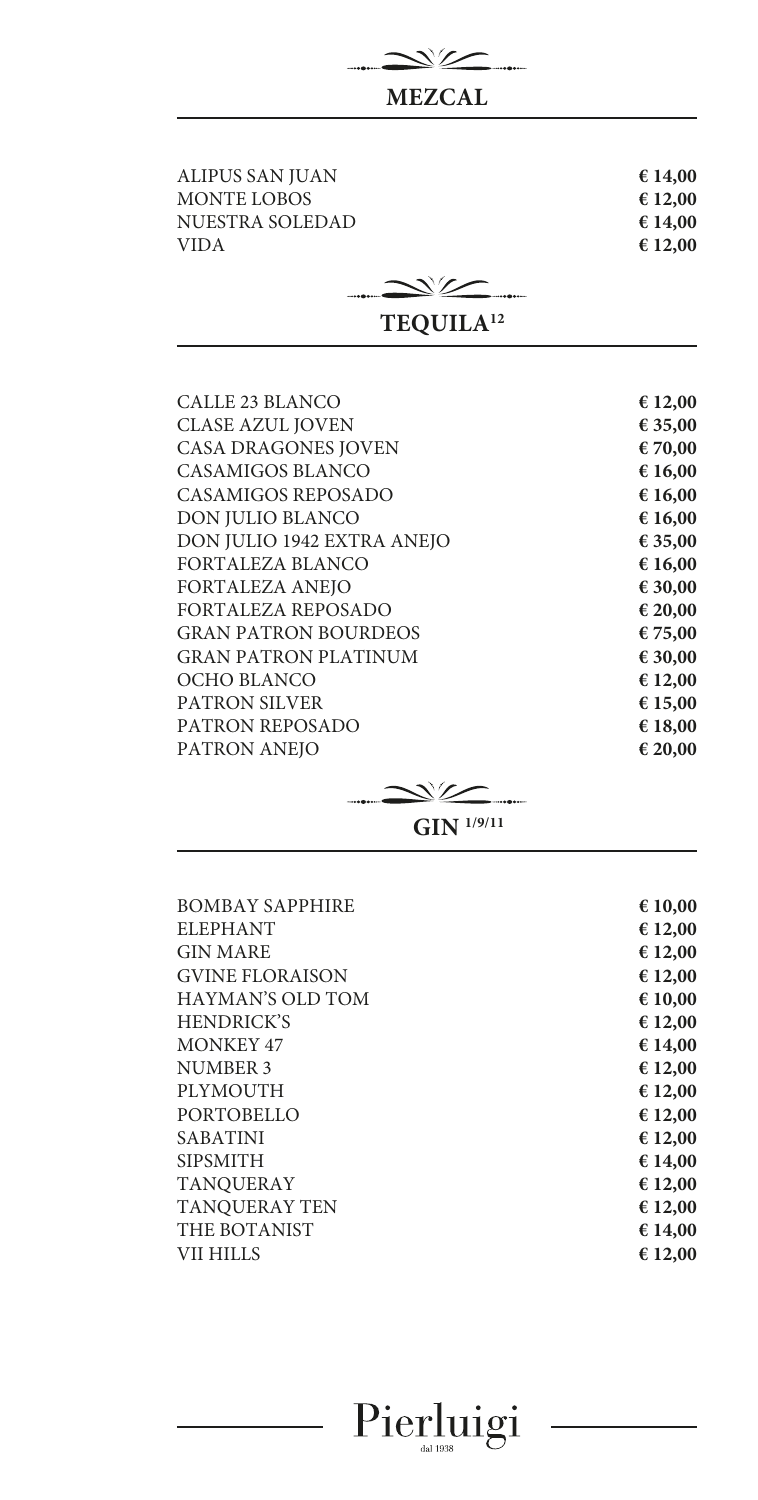

# **VERMOUTH**

| <b>ITALIAN VERMOUTH</b>                               |        |                      |
|-------------------------------------------------------|--------|----------------------|
| CARPANO ANTICA FORMULA                                | €      | 11,00                |
| COCCHI STORICO VERMOUTH DI TORINO                     | €      | 11,00                |
| COCCHI DOPO TEATRO                                    | €      | 11,00                |
| COCCHI RISERVA VENARIA                                |        | 612,00               |
| <b>GRAN LUSSO MARTINI</b>                             |        | 612,00               |
| <b>COCCHI DRY</b>                                     |        | € 12,00              |
| <b>MARTINI EXTRA DRY</b>                              | €      | 10,00                |
| MARTINI BIANCO                                        | €      | 10,00                |
| <b>FRENCH VERMOUTH</b>                                |        |                      |
| NOILLY PRATT DRY                                      | €      | 10,00                |
| $\rightarrow$                                         |        |                      |
| <b>COGNAC</b>                                         |        |                      |
|                                                       |        |                      |
| DELAMAIN X.O. PREMIER CRU                             |        | € 16,00              |
| HENNESSY RICHARD HENNESSY<br><b>HENNESSY PARADIS</b>  |        | € 350,00<br>€150,00  |
| HENNESSY X.O.                                         |        | € 35,00              |
| $\sim$                                                |        |                      |
| <b>ARMAGNAC</b>                                       |        |                      |
|                                                       |        |                      |
| DARTIGALONGUE BAS ARMAGNAC '79                        |        |                      |
| DARTIGALONGUE BAS ARMAGNAC '89                        |        | € 30,00<br>$E$ 20,00 |
| DARTIGALONGUE BAS ARMAGNAC '96                        | €      | 15,00                |
|                                                       |        |                      |
| ヘク                                                    |        |                      |
| <b>CALVADOS</b>                                       |        |                      |
|                                                       |        |                      |
| LE COMPTE 5 ANS                                       | €      | 12,00                |
| LE COMPTE 12 ANS<br>LE COMPTE 25 ANS                  | €      | 16,00<br>€ 35,00     |
| LE COMPTE MILLÉSIMÉ 1988                              |        | € 55,00              |
|                                                       |        |                      |
|                                                       |        |                      |
| <b>SHERRY</b>                                         |        |                      |
|                                                       |        |                      |
| LUSTAU PEDRO XIMENEZ                                  | €      | 12,00                |
| PEDRO XIMENEX ALVEAR 1998<br><b>TIO PEPE GONZALES</b> | €<br>€ | 14,00<br>10,00       |
|                                                       |        |                      |
| Pierluigi                                             |        |                      |
|                                                       |        |                      |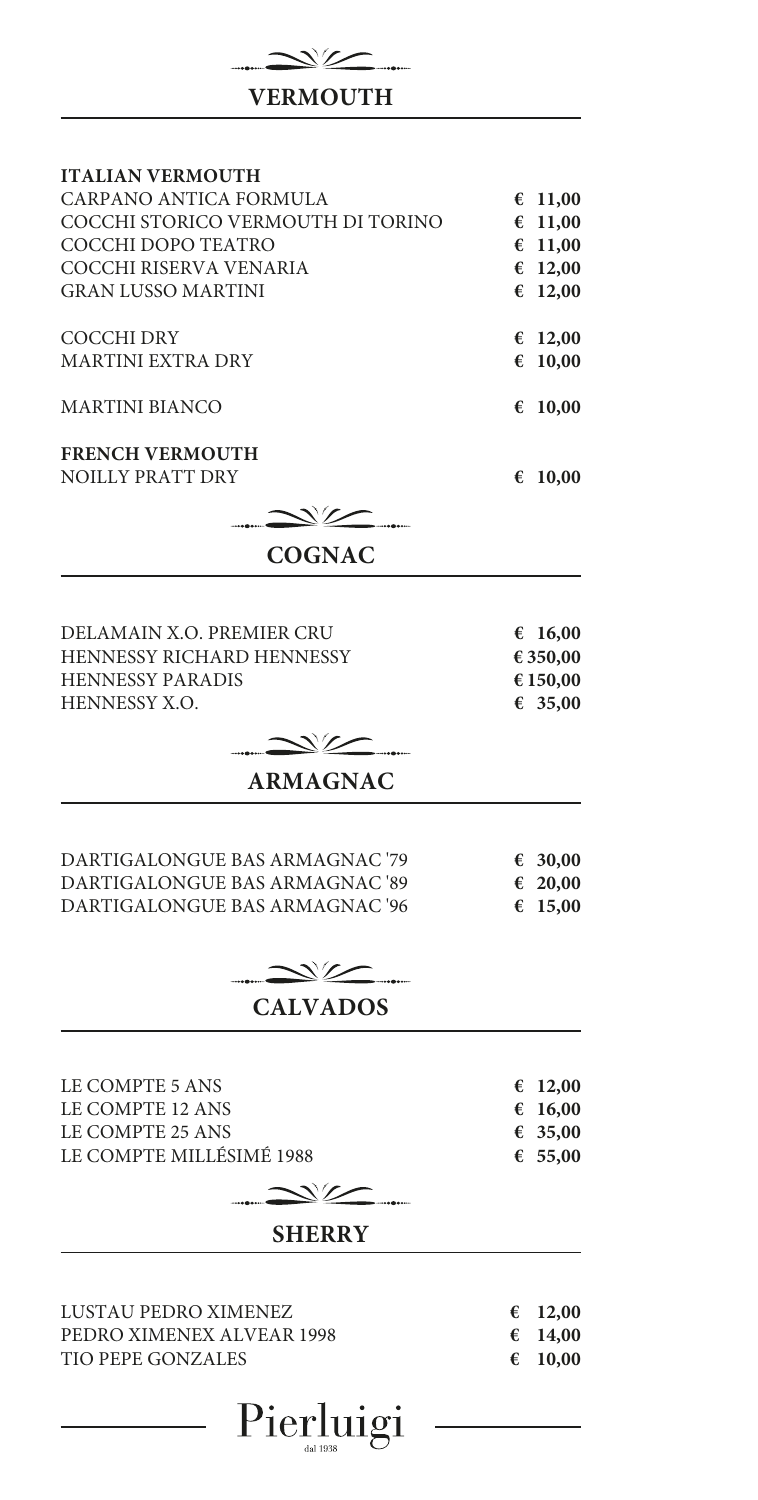

| FONSECA GUIMARAENS VINTAGE 20 Y.O. | € 16,00 |
|------------------------------------|---------|
| <b>GRAHAM'S TAWNY</b>              | € 14,00 |
| GRAHAM'S 20 Y.O.                   | € 18,00 |
| GRAHAM'S 40 Y.O.                   | € 40,00 |
| <b>SANDEMAN RUBY</b>               | € 10,00 |
|                                    |         |

| <b>AMARONE DAL FORNO - Capovilla</b> | € 14,00 |
|--------------------------------------|---------|
| CARMIGNANO - Colline S. Biagio       | € 12,00 |
| DARMAGI - Gaja                       | € 15,00 |
| FIAMMIFERO 72° - Levi                | € 22,00 |
| GAIA & REY - Gaja                    | € 15,00 |
| <b>GENTILE ALLA CAMOMILLA - Levi</b> | € 12,00 |
| LA PROIBITA - Schiavo                | € 13,00 |
| LUCE - Poli                          | € 12,00 |
| MOSCATO GIALLO - Capovilla           | € 10,00 |
| ORNELLAIA - Ornellaia                | € 15,00 |
| PAOLO BERTA '96 - Berta              | € 22,00 |
| PICOLIT - Nonino                     | € 22,00 |
| QS QUINTARELLI - Achiavo             | € 15,00 |
| RIBOLLA GIALLA GRAVNER - Capovilla   | € 14,00 |
| ROCCANIVO - Berta                    | € 12,00 |
| SASSICAIA - San Guido                | € 15,00 |
| SPERSS - Gaja                        | € 15,00 |
| STRAVECCHIA - San Leonardo           | € 12,00 |
| TIGNANELLO - Antinori                | € 14,00 |
|                                      |         |



## **LIQUEURS**

 $\begin{array}{ll}\n\text{AMARO} & \text{\textsterling} 8,00 \\
\text{LIMONCELLO} & \text{\textsterling} 8,00\n\end{array}$  $\begin{array}{ll}\n\text{LIMONCELLO} & \text{\LEMONCELLO} \\
\text{SAMBUCA} & \text{\LEMONCA}\n\end{array}$  $SAMBUCA$ 



LA 150° BIONDA - MENABREA 0,33 CL $\qquad \qquad \in \textbf{8,00}$ 

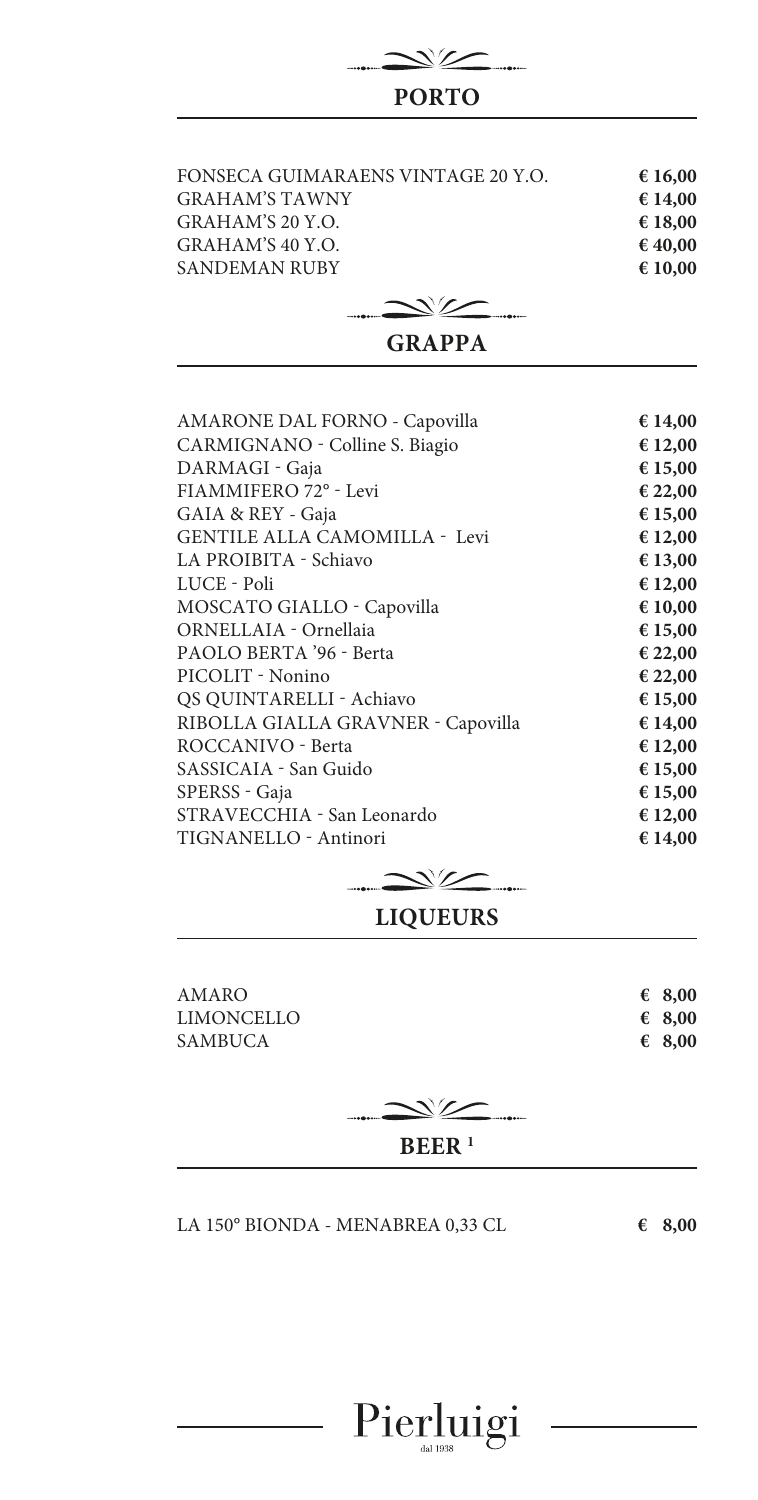

# **SOFT DRINKS**

### **FRUIT JUICES**

| <b>APPLE</b>              |   | 6,00   |
|---------------------------|---|--------|
| <b>BLUEBERRY</b>          |   | 6,00   |
| <b>CRANBERRY</b>          | € | 6,00   |
| <b>PINEAPPLE</b>          | € | 6,00   |
| <b>PEACH</b>              |   | € 6,00 |
| <b>SOFT DRINKS</b>        |   |        |
| CLUB SODA                 | € | 6,00   |
| COCA COLA / ZERO          |   | 6,00   |
| <b>FANTA</b>              |   | € 6,00 |
| <b>GINGER ALE</b>         |   | € 6,00 |
| <b>GINGER BEER</b>        |   | 6,00   |
| <b>LEMONADE</b>           | € | 6,00   |
| <b>SPRITE</b>             | € | 6,00   |
| <b>TONIC WATER</b>        |   | € 6,00 |
| TONIC WATER MEDITERRANEAN | € | 6,00   |
|                           |   |        |

### **WATER**

VALVERDE SPARKLING **€ 5,00 VALVERDE STILL** 

 $\sum\frac{1}{2}$ 

**COFFEE BAR**

| <b>COFFEE</b>                           |   |                 |
|-----------------------------------------|---|-----------------|
| <b>ESPRESSO</b>                         |   | $\epsilon$ 5,00 |
| <b>DOUBLE COFFEE</b>                    |   | € 7,00          |
| <b>CAPPUCCINO</b>                       |   | € 7,00          |
| <b>AMERICAN COFFEE</b>                  |   | 6,00            |
| DECAFFEINATED COFFEE                    |   | € $5,00$        |
| <b>BARLEY COFFEE</b>                    |   | € 5,00          |
| <b>TEA - INFUSION</b>                   |   |                 |
| CHINA GREEN TEA XI HU LONG JING ZEJIANG |   | $\epsilon$ 8,00 |
| CHINA BLACK TEA QJ HONG GONG FU ANHUI   |   | \$.00           |
| DIGESTIVE INFUSION                      |   | \$.00           |
| CHAMOMILE INFUSION                      |   | 6,8,00          |
| FRESH MINT TEA                          | € | 8,00            |